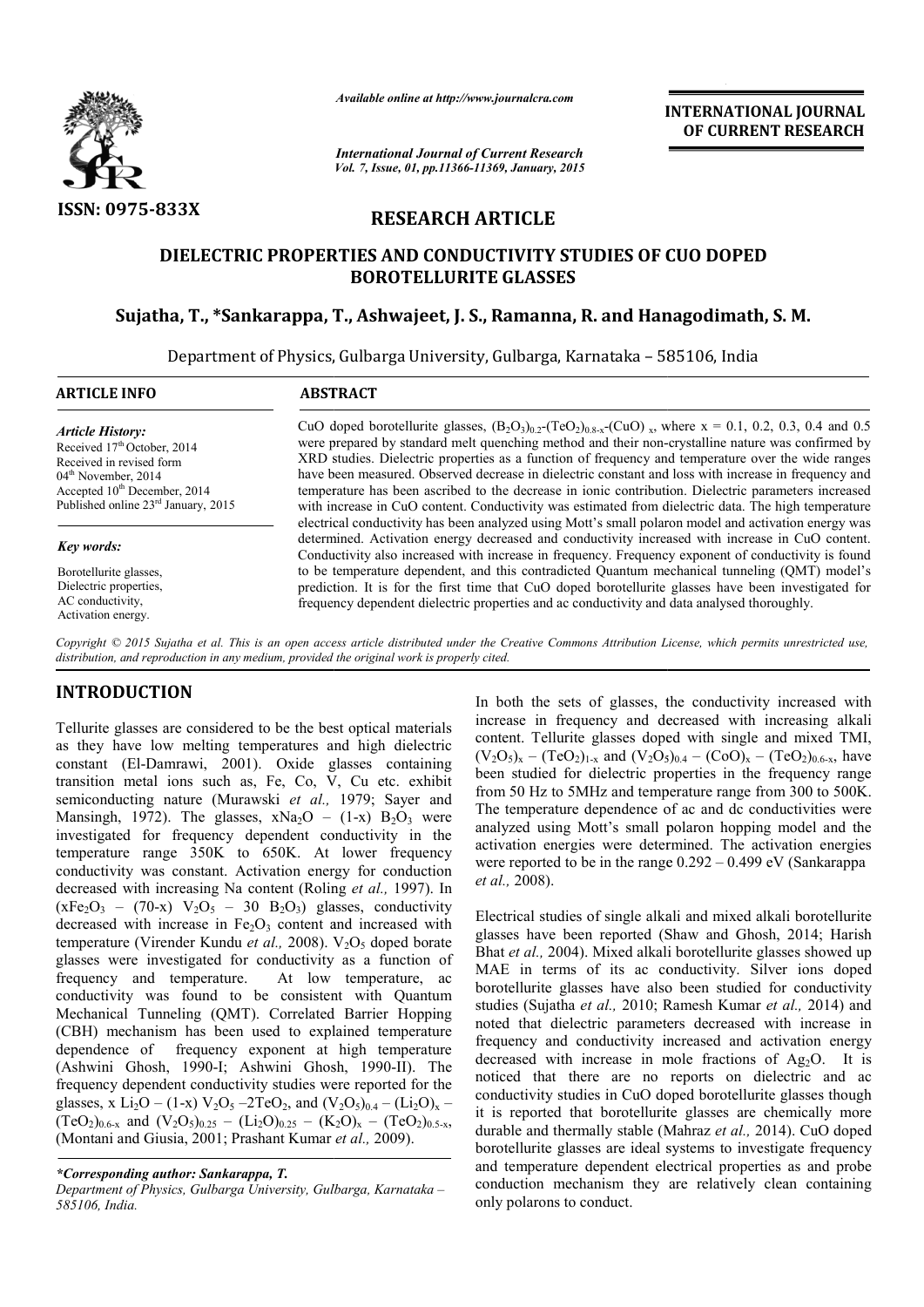## **MATERIALS AND METHODS**

The copper doped boro-tellurite glasses,  $(B_2O_3)_{0.2}$  (TeO<sub>2</sub>)<sub>0.8-x</sub>  $(CuO)<sub>x</sub>$ , where  $x = 0.1, 0.2, 0.3, 0.4$  and 0.5, labeled as BTCU1, BTCU2, BTCU3, BTCU4 and BTCU5 were prepared by standard melt quenching technique using AR grade chemicals,  $H_3BO_3$  TeO<sub>2</sub> and CuO. The raw materials were mixed up in the desired proportions and thoroughly ground. Mixer was taken in a silica crucible and heated in a SiC make furnace up to melting. The melt was maintained at 1500K for an hour and then quenched to room temperature by pouring onto SS plate and covering it up with another SS plate. The samples thus obtained were annealed at 623K for 12 hours to remove thermal strains in them. Non-crystallinity of the samples was confirmed by XRD studies.

The samples of thicknesses in the range from 2 to 3mm and cross sectional areas ranging from 20 to 80mm2 were selected for dielectric measurement. Two large surfaces of the glasses were silver painted. Using Wayne Kerr (UK) make (Model - 6500B) Precision Impedance analyzer frequency dependent measurements of capacitance, C, and dissipation factor, tan δ, were measured for frequencies in the range 50 Hz to 5 MHz and temperature from 325 to 600K. The dielectric constant  $(\varepsilon')$ , dielectric loss factor (ε'') and ac conductivity ( $\sigma_{ac}$ ) were determined as per the expressions given in (Sankarappa *et al.,* 2008; Shaw and Ghosh, 2014; Harish Bhat *et al.,* 2004; Sujatha *et al.,* 2010).

## **RESULTS AND DISCUSSION**

#### **Dielectric properties**

The measured dielectric constant,  $\varepsilon'$ , varied in the range 6 to 7 and the dielectric loss,  $\varepsilon$ ", varied in the range 5 to 11. The typical plots of the variation of ε′ with frequency at different temperatures for BTCU2 glass is shown in Fig.1. Variation of ε′′ is shown as inset to Fig.1 for the same glass. Similar nature of variation has been observed for the remaining glasses in the present series.



**Fig.1. Plots of ln(ε′) versus ln(F) for the glass BTCU2 at different temperatures. Inset shows the frequency dependence of ε′′ for the same glass**

It found that both ε′ and ε′′ decreases with increase in frequency and increases with increase in temperature for all the present glasses. These measured  $\varepsilon'$  and  $\varepsilon''$  values are in agreement with similar oxide glasses (Prashant Kumar *et al.,* 2009; Sankarappa *et al.,* 2008; Sujatha *et al.,* 2010). The increase in dielectric constant with increase in temperature can be accounted for decrease in bond energies (Bhagat and Abou-Zeid, 2001). Also, as the temperature increases the dipolar polarization weakens the intermolecular forces and thereby enhances orientational vibration (Prashant Kumar *et al.,* 2009; Sankarappa *et al.,* 2008). Decrease in ε′ and ε′′ with increase in frequency can be due to decrease in ionic and orientational contributions to the polarizability with increase in frequency (Sankarappa *et al.,* 2008).



**Fig.2. Variation of ε′ with CuO content at 500 kHz and temperature 573K. Inset shows variation of ε′′ with CuO**

Fig.2. shows change in dielectric constant, ε′ at a frequency of 500 kHz and temperature of 573K. Change in ε′′ with CuO is shown as an inset of Fig.2. Both  $\varepsilon'$  and  $\varepsilon''$  are increasing with increase in CuO content. This may be due to the fact that as CuO content is increased, more number of ions and polarons which contribute to total polarization in the system increases. Therefore, dielectric parameter increases with CuO content.

#### **Conductivity**

Conductivity has been estimated using an expression,  $\sigma$  =  $ε''ε<sub>0</sub>ω$ , where  $ε<sub>0</sub>$  is the permittivity of free space (Prashant Kumar *et al.,* 2009; Sankarappa *et al.,* 2008; Sujatha *et al.,* 2010). Total conductivity calculated from dielectric data is the sum of dc and ac components. These two components were extracted by fitting to  $\sigma_{\text{Total}} = \sigma_{\text{dc}} + A\omega^s$ , where A is a constant and *s* is frequency exponent (Sankarappa *et al.,* 2008; Sujatha *et al.*, 2010). The nonlinear plots of  $ln(\sigma_{Total})$  versus  $ln(\omega)$  are shown for BTCU2 glass for different temperatures. Similar fits were achieved to the data on other glasses of the present series. Note that plots are shown on ln-ln scale in Fig.3 to show the quality of fits. It can be seen that the conductivity increases with increase in frequency and increase in temperature.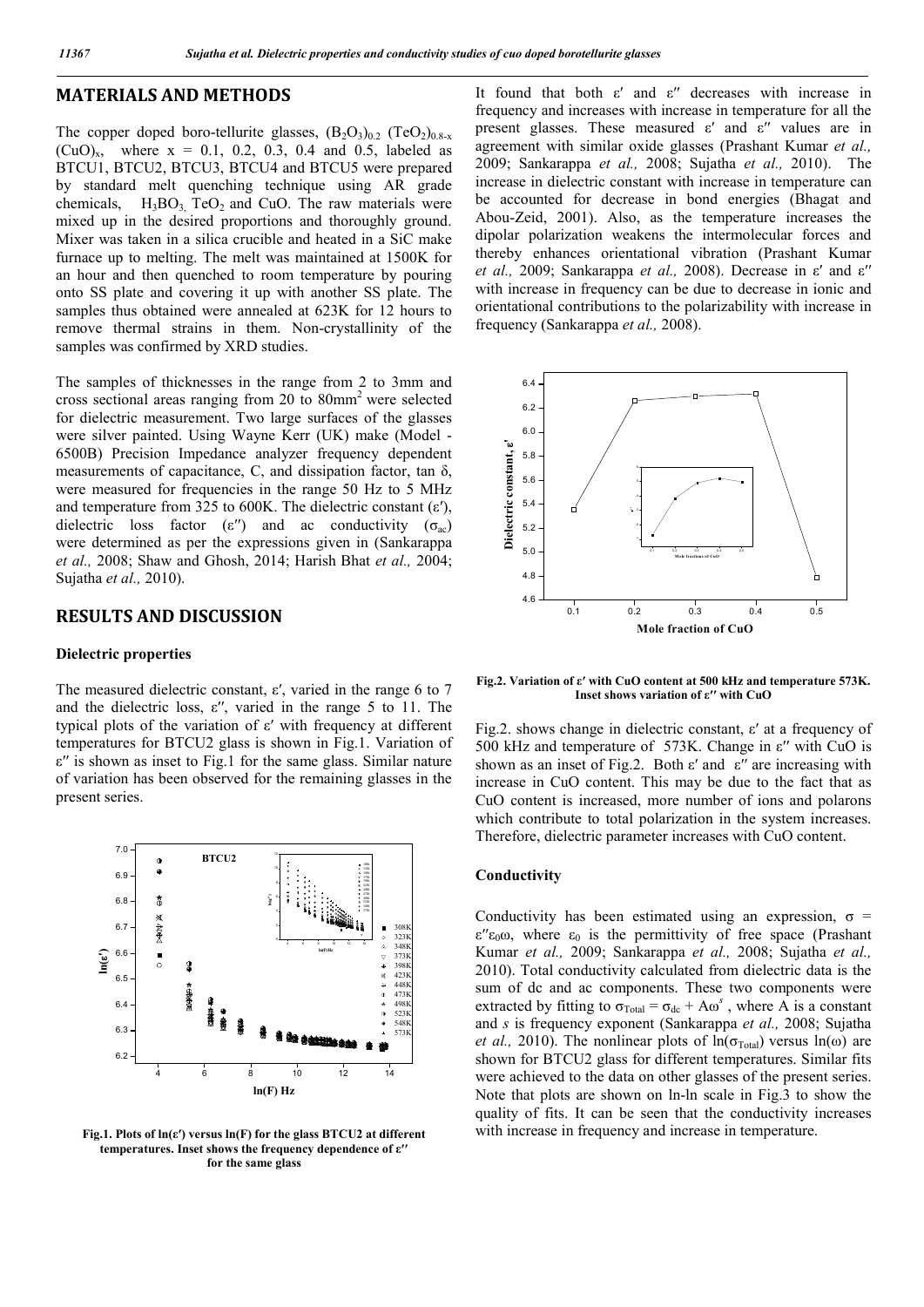

**Fig.3.** The plots of total conductivity,  $\ln(\sigma_{\text{Total}})$  versus  $\ln(\omega)$  for BTCU2 glass. Solid lines are the best fits to  $\sigma_{\text{Total}} = \sigma_{\text{dc}} + A\omega^s$ 

The frequency exponent, *s,* obtained for the present glasses in the studied range of temperature, is in the range of 0.57 and 0.96. These *s* values indicate that the carrier transport is due to hopping of polarons (Sankarappa *et al.,* 2008). Both ac and dc conductivity increased with increase in temperature, which reflects on the semiconducting nature of the samples. Also, both the conductivity increased with increase in CuO concentration. Here only ac component is considered for analysis.



Fig.4.  $ln(\sigma_{\alpha}T)$  versus (1/T) for BTCU2 glass. Solid lines are the **least square linear fits to the data in the high temperature region**

According to Mott's SPH model (Mott, 1968) the conductivity in non-adiabatic regime is expressed as,  $\sigma = (\sigma_0/T)$  exp(- $W/k_BT$ , where W is the activation energy and  $\sigma_0$  is the preexponential factor. Mott plots of ac conductivity for BTCU2 glass for different frequencies are shown in Fig. 4. The least square linear lines were fit to the data at high temperatures. The activation energy,  $W_{ac}$  is estimated from the slopes (Table 1). The activation energy in present glasses is found to decrease with increase in mole fractions of CuO. As the CuO content is increased, more number of polarons are getting added to conduction band and thereby conductivity increases and activation energy decreases. Similar results have been reported for TMI doped tellurite glasses (Prashant Kumar *et al.,* 2009; Sankarappa *et al.,* 2008). Activation energy for ac conductivity for different frequencies obtains for BTCU glasses are tabulated in Table 1. It can be observed that activation decreases with increase in frequency and CuO content.



**Fig. 5. Compositional dependence of activation energy, Wac, and conductivity, σac, at 473K for different frequencies**

**Table 1. Variation of ac activation energy, Wac at different frequency, for BTCU glasses**

| Glass             | $W_{ac}$ (eV) |              |               |             |
|-------------------|---------------|--------------|---------------|-------------|
|                   | $f = 1$ kHz   | $f = 10$ kHz | $f = 100$ kHz | $f = 1$ MHz |
| <b>BTCU1</b>      | 0.843         | 0.819        | 0.710         | 0.617       |
| BTCU <sub>2</sub> | 0.859         | 0.820        | 0.694         | 0.590       |
| BTCU3             | 0.821         | 0.741        | 0.542         | 0.367       |
| BTCU <sub>4</sub> | 0.710         | 0.545        | 0.407         | 0.212       |
| BTCU5             | 0.546         | 0.368        | 0.253         | 0.122       |

The temperature dependence of frequency exponent, s, for all the BTCU glasses is shown in Fig.6. It can be seen that s varies non linearly (non systematically) with temperature for all the glasses. This result negates the prediction of Quantum Mechanical Tunneling (QMT) model that s must be temperature independent.

The observed kind of variation of s with temperature may be due to different contributions from conducting and dielectric losses at different temperatures (Sankarappa *et al.,* 2008; Roumaih *et al.,* 2011).